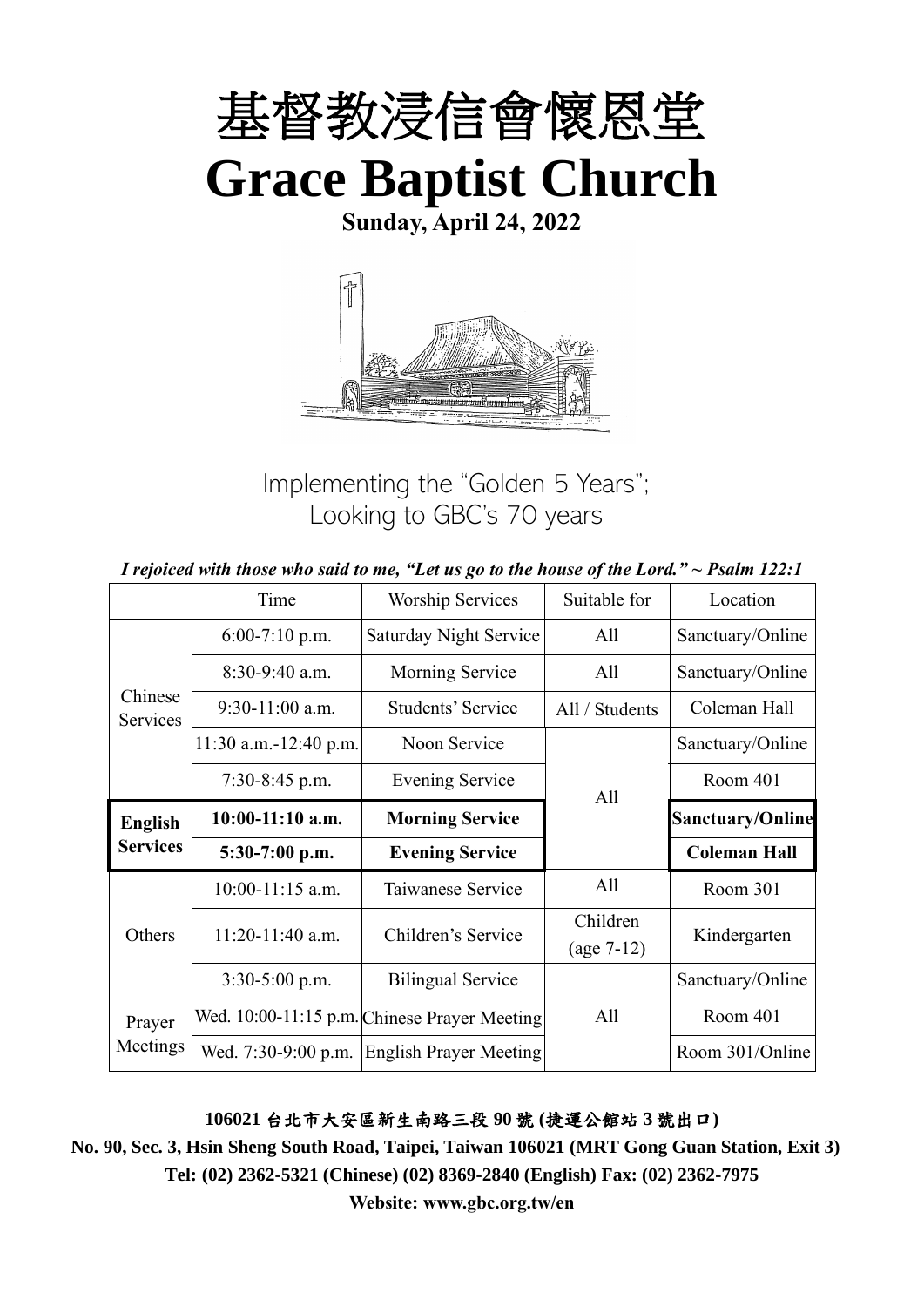|                                           |                                                                                    | <b>Welcome to Grace Baptist Church English Congregation.</b><br>Thank you for choosing to worship with us and celebrate the glory of our Lord.                                                                                                                                                                                                                                                               |                                                 |
|-------------------------------------------|------------------------------------------------------------------------------------|--------------------------------------------------------------------------------------------------------------------------------------------------------------------------------------------------------------------------------------------------------------------------------------------------------------------------------------------------------------------------------------------------------------|-------------------------------------------------|
|                                           |                                                                                    | Morning Worship Service - 10:00 a.m.<br><b>Sunday, April 24, 2022</b>                                                                                                                                                                                                                                                                                                                                        |                                                 |
|                                           | Prelude<br>Greeting/Prayer<br>Worship through Music                                | "Unbroken Praise"                                                                                                                                                                                                                                                                                                                                                                                            | Joy Kong<br>Anne Tan                            |
|                                           | Pastoral Prayer<br>Worship through Music                                           | "By Faith"<br>"Jesus Strong and Kind"<br>"Be Strong in the Lord"                                                                                                                                                                                                                                                                                                                                             | Pastor Nick Brideson<br>Anne Tan                |
|                                           | <b>Offertory Prayer</b><br>Tithes and Offerings<br>Doxology                        |                                                                                                                                                                                                                                                                                                                                                                                                              | Maria Sagita                                    |
|                                           | Pray for Our Church<br><b>Scripture Reading</b>                                    | <b>Matthew 24:1-14</b>                                                                                                                                                                                                                                                                                                                                                                                       | Minister Priscilla Liao                         |
|                                           | Message<br><b>Response Song</b><br>Benediction<br>Welcome                          | Stand Strong to the End<br>"Christ Will Be My Hideaway"                                                                                                                                                                                                                                                                                                                                                      | Pastor Nick Brideson                            |
| Nursery<br>$(0-3)$                        | <b>Closing Song</b><br>Postlude                                                    | "As the Lord Is with Us"                                                                                                                                                                                                                                                                                                                                                                                     | Anne Tan<br>Joy Kong                            |
| years<br>$\left[$ old $\right)$<br>during |                                                                                    | A - "Cry Room" (at the back of the Sanctuary): without child's parents there.<br>B - "Kindergarten Green Room" (enter next to GBC's back exit door): with at least one parent there.                                                                                                                                                                                                                         |                                                 |
| AM <sup>-</sup><br>Service:               |                                                                                    | Evening Worship Service – 5:30 p.m.<br><b>Sunday, April 24, 2022</b>                                                                                                                                                                                                                                                                                                                                         |                                                 |
|                                           | Prelude<br>Prayer<br>Worship through Music<br>Greeting                             | "How Great Is Our God"                                                                                                                                                                                                                                                                                                                                                                                       | Michael Tsai<br>Alex Chen, Leader               |
|                                           | Pastoral Prayer<br>Worship through Music                                           | "Christ Is Risen, He Is Risen Indeed"<br>"Turn Your Eyes<br>"O Church Arise"                                                                                                                                                                                                                                                                                                                                 | Pastor Nick Brideson<br>Alex Chen, Leader       |
|                                           | <b>Offertory Prayer</b><br>Tithes and Offerings                                    |                                                                                                                                                                                                                                                                                                                                                                                                              | Vicky Kuo                                       |
|                                           | Pray for Our Church<br><b>Scripture Reading</b><br>Message<br><b>Response Song</b> | Matthew 24:1-14<br>Stand Strong to the End<br>"The Stand"                                                                                                                                                                                                                                                                                                                                                    | Minister Priscilla Liao<br>Pastor Nick Brideson |
|                                           | <b>Closing Prayer</b><br>Welcome<br>Closing Song<br>Postlude                       | "Turn Your Eyes"                                                                                                                                                                                                                                                                                                                                                                                             | Alex Chen, Leader<br>Michael Tsai               |
|                                           | To achieve this, we aim:<br>To become a house of prayer                            | <b>Our Vision Is to Spread the Gospel</b><br>Through prayer, to build the body of Christ<br>From the body, to do the work of mission in Taipei, Taiwan, and neighboring countries<br>"but you will receive power when the Holy Spirit has come upon you;<br>and you shall be My witnesses both in Jerusalem, and in all Judea and Samaria,<br>and even to the remotest part of the earth." - Acts 1:8 (NASB) |                                                 |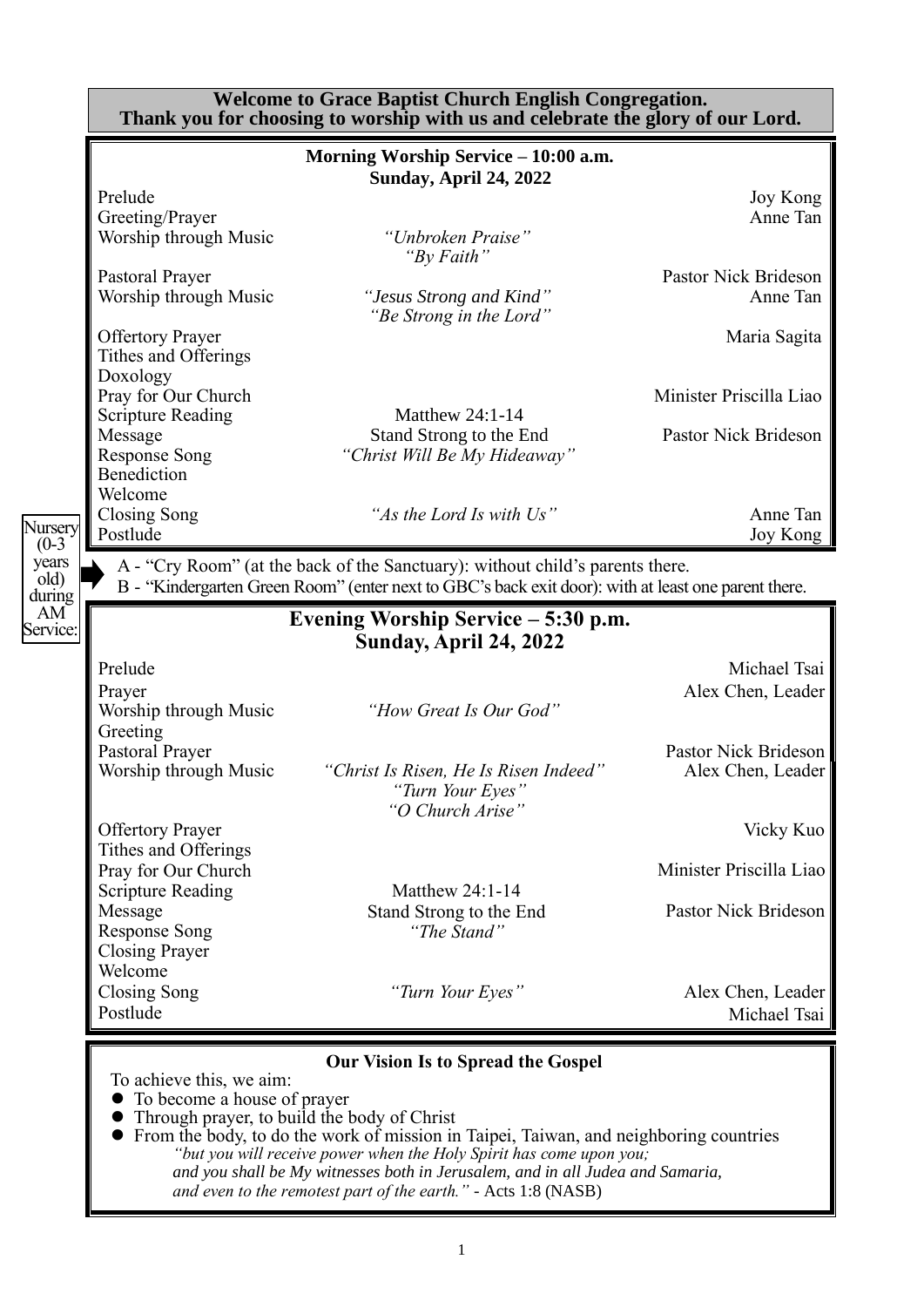# **Sermon Topic: Stand Strong to the End Scripture: Matthew 24:1-14**

### **Speaker: Pastor Nick Brideson April 24, 2022**

#### **Scripture: Matthew 24:1-14 (NASB)**

<sup>1</sup> Jesus came out from the temple and was going away when His disciples came up to point out the temple buildings to Him. **<sup>2</sup>** And He said to them, "Do you not see all these things? Truly I say to you, not one stone here will be left upon another, which will not be torn down."

<sup>3</sup> As He was sitting on the Mount of Olives, the disciples came to Him privately, saying, "Tell us, when will these things happen, and what will be the sign of Your coming, and of the end of the age?"

**<sup>4</sup>** And Jesus answered and said to them, "See to it that no one misleads you. **<sup>5</sup>** "For many will come in My name, saying, 'I am the Christ,' and will mislead many. **<sup>6</sup>** "You will be hearing of wars and rumors of wars. See that you are not frightened, for those things must take place, but that is not yet the end. **<sup>7</sup>** "For nation will rise against nation, and kingdom against kingdom, and in various places there will be famines and earthquakes. **<sup>8</sup>** "But all these things are merely the beginning of birth pangs.

**9** "Then they will deliver you to tribulation, and will kill you, and you will be hated by all nations because of My name. **<sup>10</sup>** "At that time many will fall away and will betray one another and hate one another. **<sup>11</sup>** "Many false prophets will arise and will mislead many. **<sup>12</sup>** "Because lawlessness is increased, most people's love will grow cold. **<sup>13</sup>** "But the one who endures to the end, he will be saved. **<sup>14</sup>** "This gospel of the kingdom shall be preached in the whole world as a testimony to all the nations, and then the end will come.

**Notes:**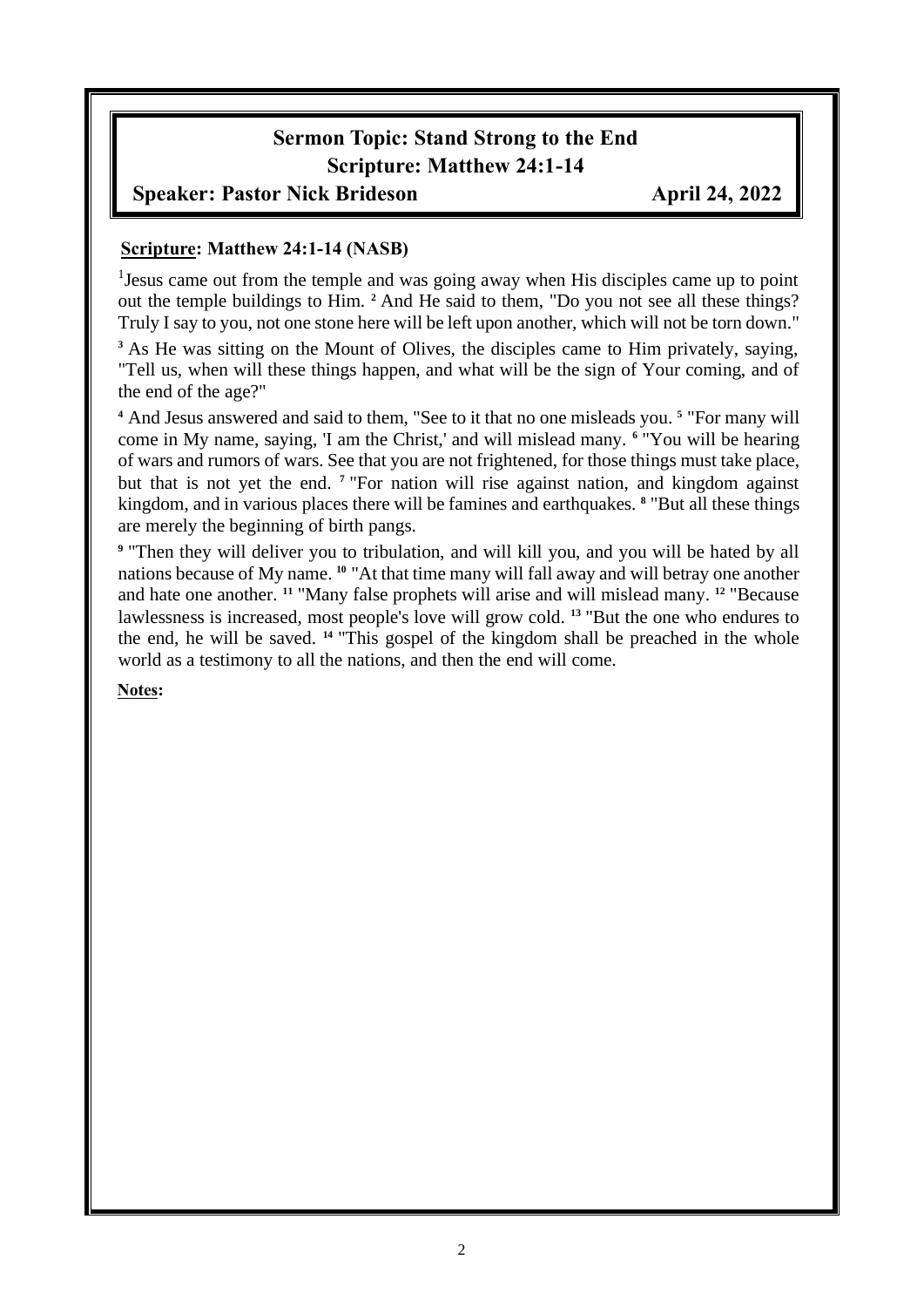# **NEW**

# **Christianity 101 New Cycle TODAY**

From today, April 24, the Christianity 101 class will start a new cycle meeting at 11:30 a.m. in the Mount of Olives Room on Sundays. (Ask staff or the front desk if you don't know how to go to Mount of Olives Room.)

Christianity 101 class introduces basic Christian teachings and prepares people for baptism. If you need more information, please contact the teacher, Yuri Shih, by email at: [yuchen\\_phone@hotmail.com.](mailto:yuchen_phone@hotmail.com)

# **NEW**

## **Bring Your Own Coffee (BYOC) ~ English Conversation Group**

Grace Baptist Church hosts an English conversation fellowship group BYOC (Bring Your Own Coffee). This group provides a relaxed environment to meet people and practice English together. You don't even have to bring coffee. Please join it directly.

**Day/Time/Place:** Fridays 6:00 p.m. in Room B04

If you have questions, you are welcome to email Charlie Cheng: charliechengbyoc@protonmail.com.

# **Lord's Supper Available**

For those who worship with us regularly and are unable to join us for worship in the Sanctuary on **May 1**<sup>st</sup>, you may go to the GBC front desk to pick up a 2-in-1 Lord's Supper cup and join us for worship and the Lord's Supper online.

#### **2022 VBS – Enroll Children Now Destination Dig - Unearthing the Truth about Jesus**



**VBS Camp:** July  $4 - 8$ ; 9 a.m. to 12:10 p.m. **Family Day:** July 9, from 9:00 to 11:00 a.m. **For Children:** currently 1st to 6th graders (changing to 2nd – 7th graders after this summer)

**Registration:** Registrations will be accepted *from May 7 – 30* or until the 200 spaces are full. The cost is NT\$ 500 per child (refundable if cancelled before June 4). Please register and pay the cost through the front desk.

VBS is designed to lead children to know and respond to Jesus Christ as led by the Holy Spirit. It is a fun-filled, spiritual adventure that provides concentrated Bible study and encourages reallife application.

Questions? Please contact GBC front desk: (02) 2362-5321 ext. 100 (or SueJenny ext. 136 if English speakers) or email:  $gbcvbs@gbc.org.tw$ 

# **GBC Pandemic Guidelines**

\*\* Taiwan's COVID-19 cases of "unknown origin" have been increasing recently in many different locations. To avoid contracting and spreading the disease, please avoid going to crowded or high-risk areas. Also please follow the Taiwan government COVID-19 instructions. Please pray for Taiwan and all nations to control the pandemic.



➢ **Enter GBC though the front door:** put on a mask, scan the QR code to send info, disinfect hands, and check temperature

#### ➢ **Join the online worship service if you are –**

- sick or not feeling well (see a doctor if you have a fever and cough)
- currently in quarantine or self-health management
- ➢ **Eating:** Food in separate containers in GBC is permissible, but please avoid talking while eating.

### **Be Careful of Fraud**

If a caller asks for your personal information saying you were exposed to a confirmed COVID case, that could be fraud. Ask which confirmed case and then check with the Taiwan Health Bureau to be sure.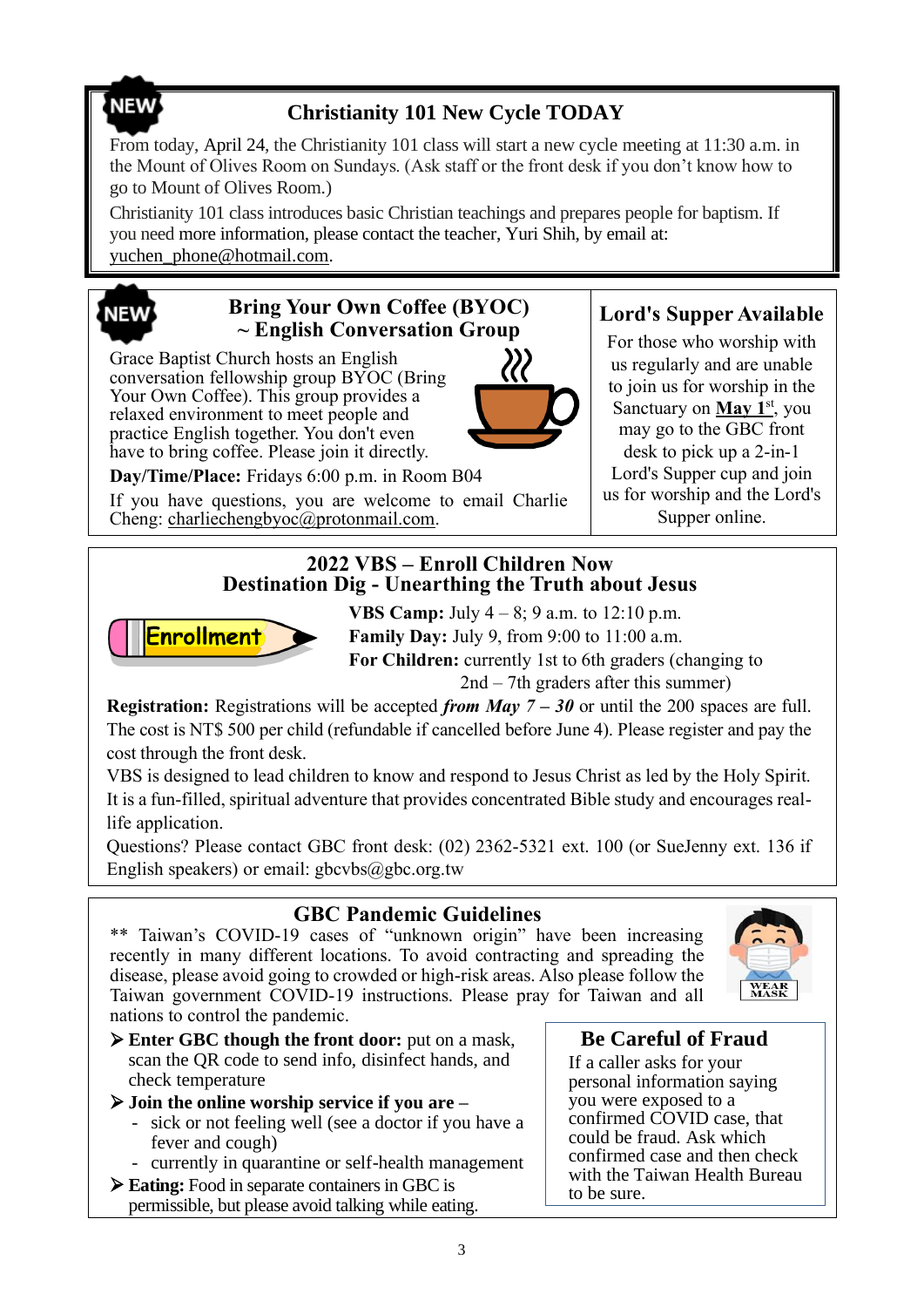# **Child Dedication**

*"Children are a heritage from the LORD, offspring a reward from him.* (Psalm 127:3)

The 2022 Child Dedication will be held during the Morning English Service on May 8. It is to dedicate children between the ages 0-6 years old. Deadline to register is **TODAY**.

Any Christian family with at least one Christian parent who has been regularly attending GBC is welcome to register and dedicate their child.



Please email SueJenny [\(suejenny@gbc.org.tw\)](mailto:suejenny@gbc.org.tw) to register with the following information:

1. Parents' names, cell phone number, email address;

2. Child's name, gender, date of birth

The dedication signifies the parents' acknowledgement of their child as a gift from God and their role as a caretaker by God's grace. It also represents the parents' commitment to raising their child according to God's Word and His Way in a Christian home and a church family. Through the dedication, the parents and the church family pray for God's blessings to be showered upon the child and ask God to guide and guard the child's life.

# **Parenting Group**

GBC Parenting Group welcomes parents (including single parents) with kids of any age to join. We study various principles about parenting as well as enjoying

fellowship with each other. The group meets at 11:30 a.m. on 2nd and 4th Sundays in Room 402. You can join the class directly.

If you have any questions, please email Rod Syverson at: [rod\\_syverson@hotmail.com.](mailto:rod_syverson@hotmail.com)

# **Orphanage Visit TODAY**

We will meet in GBC at the front door and leave at 2:00 p.m. today. No training is required. Please join us.

*(Participants in this ministry must be registered members of GBC.)*

We would like to thank everyone for making the Easter events such a success. It was a meaningful time for us to get together as a church family.

hank You

Thank you especially to everyone involved with planning, preparation, leading, and set-up or cleanup for those events. Your contributions made this Easter a remarkable one.

# **Tax Receipts**

GBC church office will send out the annual offering receipts for 2021 by April 30.

# **Chinese Bulletin Highlights**

(Please read Chinese bulletin for details)

- ➢ **Gospel Message during Baptism Service:** 3:30 p.m. **TODAY** in the Sanctuary, Pastor ShenChen Lee will share on *"A New Creation"* based on 2 Corinthians 5:17. Please invite un-saved friends to attend and pray for them.
- ➢ **Website Gospel Ministry:** Are you zealous for sharing the gospel, familiar with or interested in technology (cell phone/video games, VR, AR, or Meta), experienced or interested in video editing? Then please consider joining this new ministry. We especially need coworkers from the younger generations. Please apply through the QR code or contact Alice Chao a[t missions.as@gbc.org.tw.](mailto:missions.as@gbc.org.tw)



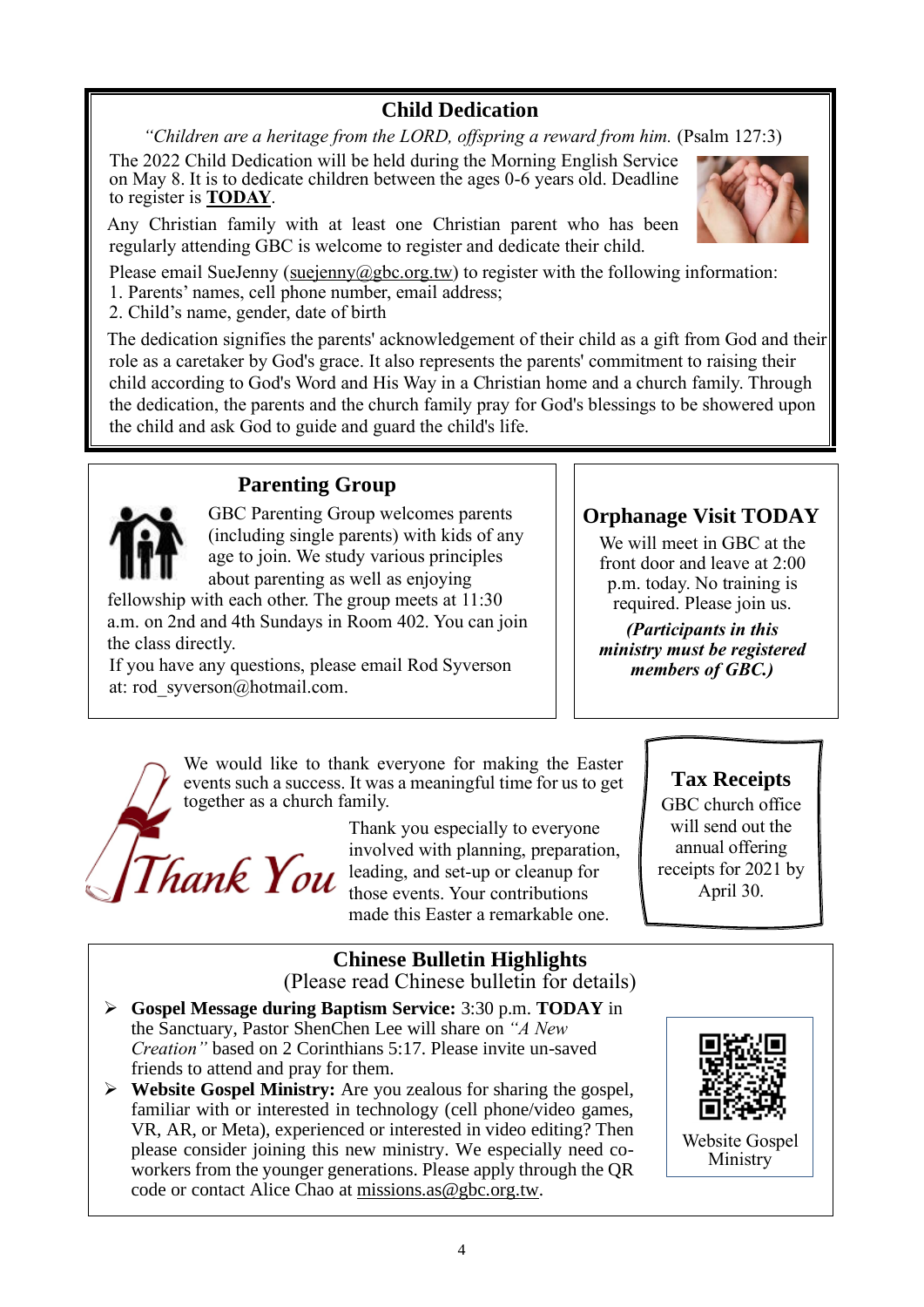### **Mabuhay Fellowship**

Today, April 24, at 2 p.m. in Basement Room B05, the Mabuhay Fellowship will have a Tagalog Bible study. All Tagalogspeaking nationals are welcome.



The Mabuhay Fellowship comprises Filipinos aiming to share God's love and light through worship, prayer, Bible study, fellowship, gospel sharing, and ministry.

# **Young Adults Fellowship**

Young Adults Fellowship is for young adults from the age of 20-35 to study God's Word and fellowship together. It



meets regularly on 1st and 3rd Saturdays from 4:30 to 6:00 p.m. in WanFu 22 (next to GBC building). Please join our next meeting directly on May 7.

Contact Pastor Kevin Wang at kevin@gbc.org.tw if you need more information.

|                                                                                                                                                                                                                                                                                                                                                                                                                                                                                                                                                         | <b>English Congregation Leaders</b>                                                                                                                                                                                                                                                                                                                                                                                                                                                |                                                                                                                                                                                                                                                                                                                                                                                                                                                                                                                                                                   |                                                                                                                                                                                                                                                                                                                                                                                                                                                                                                                                                            |
|---------------------------------------------------------------------------------------------------------------------------------------------------------------------------------------------------------------------------------------------------------------------------------------------------------------------------------------------------------------------------------------------------------------------------------------------------------------------------------------------------------------------------------------------------------|------------------------------------------------------------------------------------------------------------------------------------------------------------------------------------------------------------------------------------------------------------------------------------------------------------------------------------------------------------------------------------------------------------------------------------------------------------------------------------|-------------------------------------------------------------------------------------------------------------------------------------------------------------------------------------------------------------------------------------------------------------------------------------------------------------------------------------------------------------------------------------------------------------------------------------------------------------------------------------------------------------------------------------------------------------------|------------------------------------------------------------------------------------------------------------------------------------------------------------------------------------------------------------------------------------------------------------------------------------------------------------------------------------------------------------------------------------------------------------------------------------------------------------------------------------------------------------------------------------------------------------|
|                                                                                                                                                                                                                                                                                                                                                                                                                                                                                                                                                         | English Leading Pastor: Nick Brideson                                                                                                                                                                                                                                                                                                                                                                                                                                              |                                                                                                                                                                                                                                                                                                                                                                                                                                                                                                                                                                   |                                                                                                                                                                                                                                                                                                                                                                                                                                                                                                                                                            |
| <b>Pastor Nick Brideson</b>                                                                                                                                                                                                                                                                                                                                                                                                                                                                                                                             |                                                                                                                                                                                                                                                                                                                                                                                                                                                                                    | Minister Priscilla Liao                                                                                                                                                                                                                                                                                                                                                                                                                                                                                                                                           | Pastor Kevin Wang                                                                                                                                                                                                                                                                                                                                                                                                                                                                                                                                          |
| <b>Adult Education</b><br>Nick Brideson<br>$nick(\omega)$ gbc.org.tw<br><b>Foreign Mission:</b><br>- Medical/Dental Team<br>Armand Lim<br>rmanlim@yahoo.com<br>- Leadership Training<br>Nick Brideson<br>nick@gbc.org.tw<br><b>Orphanage Ministry</b><br>Julie Chen<br>yuling0914@gmail.com<br><b>Mabuhay Fellowship</b><br>Ava Zamora<br>avazam@yahoo.com<br><b>Small Groups</b><br>- BYOC<br>- Ethiopian Students<br>- HsinChu Bible Study<br>- Indian Bible Study Fellowship<br>- NTU Conversation<br>- Salt & Light<br>- Thursday Night Bible Study | <b>Morning Greeters</b><br>Arjun Puvvala<br>nagarjuna123iict@gmail.com<br>Alltrin Dhana Raja Gopal<br>alltrin.chim99@gmail.com<br><b>Morning Fellowship Tea</b><br>Yuri Shih<br>yuchen phone@hotmail.com<br><b>Evening Greeters</b><br>Vicky Kuo<br>asiaglobe999@gmail.com<br><b>Evening Fellowship Tea/</b><br><b>Baptism Celebration Fellowship</b><br>Michelle Cheng<br>yealincheng@yahoo.com<br><b>Baptism Support</b><br>Michael Dellinger<br>michaeleldondellinger@gmail.com | <b>Cry Room Children's Care</b><br>Joanne Pan<br>f65027.tw@yahoo.com.tw<br>Preschool<br>Joanna Peng<br>Joanna1285@gmail.com<br><b>AWANA Spark Group</b><br>Crystal Turner<br>elisayeh@yahoo.com<br><b>AWANA T&amp;T Group</b><br>Ming Lai<br>minglai88@gmail.com<br><b>Prayer Ministry</b><br>Priscilla Liao<br>priscilla@gbc.org.tw<br><b>Hospital Visitation</b><br>Amanda Lou<br>lou.amanda@gmail.com<br><b>Celebrate Recovery</b><br>Priscilla Liao<br>priscilla@gbc.org.tw<br><b>Taiwan Mission:</b><br>- TaiTung Team<br>Cherrie Gow Lim<br>cvgow@yahoo.com | <b>Green Room Children's Care</b><br>Pastor Kevin Wang<br>kevin@gbc.org.tw<br><b>Morning Music Worship</b><br>Cherrie Gow Lim<br>cvgow@yahoo.com<br><b>Morning Multimedia</b><br>Vicky Lin<br>gbcmorningmedia@gmail.com<br><b>Adult Choir</b><br><b>Hand Bell Choir</b><br>Juliet Jao<br>lenyinjao@gmail.com<br><b>Hallel Singers</b><br>Cherrie Gow Lim<br>cvgow@yahoo.com<br><b>Evening Music Team</b><br>Alex Chen<br>gbceworshipteam@gmail.com<br><b>Evening Multimedia</b><br><b>Grant Burgess</b><br>grantburgess@live.co.za<br><b>Trinity Youth</b> |
| Deacon<br>Yuri Shih<br>yuchen phone@hotmail.com<br>SueJenny Hsu<br>suejenny@gbc.org.tw                                                                                                                                                                                                                                                                                                                                                                                                                                                                  | <b>Alternate Deacon</b><br><b>Timothy Meesala</b><br>yedukondaluster@gmail.com<br><b>Secretarial staff</b><br>Stella Chen (part-time)<br>stella@gbc.org.tw                                                                                                                                                                                                                                                                                                                         | <b>Foreign Mission:</b><br>- VBS Team<br>Priscilla Liao<br>priscilla@gbc.org.tw<br><b>Small Groups</b><br><b>Hospital Visitation</b><br>- NanGang Group<br>- Parenting Group<br>- Sisters Group                                                                                                                                                                                                                                                                                                                                                                   | (Grades 7 to 12)<br>Kevin Wang<br>kevin@gbc.org.tw<br><b>Young Adults Fellowship</b><br>Kevin Wang<br>kevin@gbc.org.tw<br><b>Small Groups</b><br>- Crown of Beauty<br>- International Students Group                                                                                                                                                                                                                                                                                                                                                       |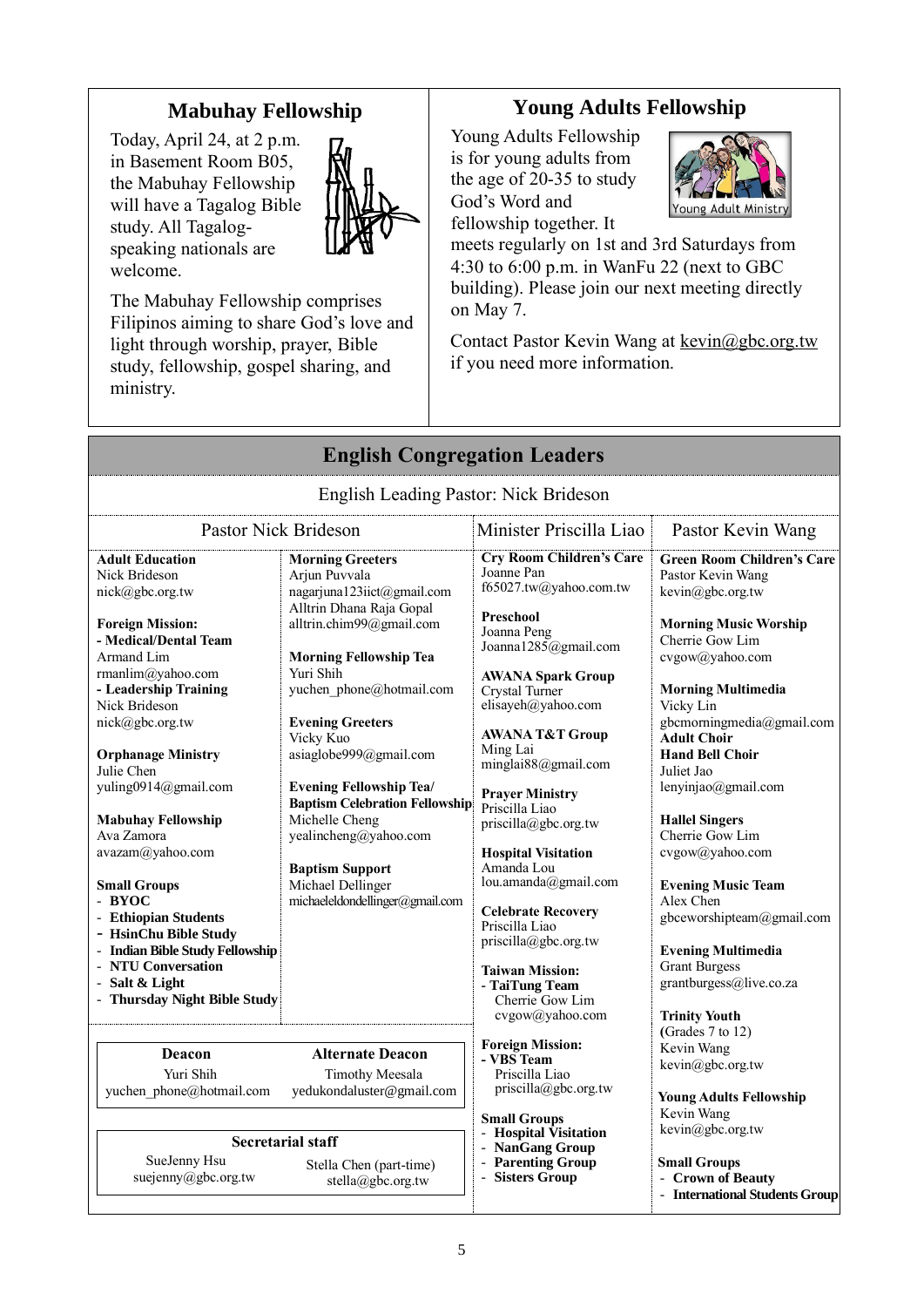| $\star\star$ Sunday School Information - Join the class directly $\star\star$ |                                                                                                                         |                                                                                                                                                          |  |
|-------------------------------------------------------------------------------|-------------------------------------------------------------------------------------------------------------------------|----------------------------------------------------------------------------------------------------------------------------------------------------------|--|
| <b>Class</b>                                                                  | Time & Room                                                                                                             |                                                                                                                                                          |  |
| <b>Beginning Christian Life</b>                                               |                                                                                                                         |                                                                                                                                                          |  |
| $Alpha$ – new and non-Christians                                              | $11:30$ a.m.                                                                                                            | <b>Calvary Room</b>                                                                                                                                      |  |
| Christianity 101 - required for baptism                                       | 11:30 a.m.                                                                                                              | <b>Mount of Olives</b>                                                                                                                                   |  |
| <b>Maturing Christians</b>                                                    |                                                                                                                         |                                                                                                                                                          |  |
|                                                                               | <b>Physical Classes:</b>                                                                                                | <b>Online Classes:</b>                                                                                                                                   |  |
| <b>Bible Studies for Life</b>                                                 | $11:30$ a.m. classes:<br>- Room $B04$<br>Room B05<br>WanFu 22 A<br>- WanFu $22 C$<br>$2:30$ p.m. class:<br>$-$ Room 305 | 9:00 a.m.<br>Email Johanna Ferng to join, at:<br>joeym.vanderwerf@gmail.com<br>$4:00$ p.m.<br>Email SueJenny for meeting info<br>at: suejenny@gbc.org.tw |  |
| <b>Developing Leaders</b>                                                     |                                                                                                                         |                                                                                                                                                          |  |
| <b>Bible Interpretation</b>                                                   | $2:00 - 3:15$ p.m.                                                                                                      | Room 402                                                                                                                                                 |  |
| <b>Youth: Grade 7 and above</b>                                               |                                                                                                                         | Online                                                                                                                                                   |  |
| <b>Bible Studies for Life</b>                                                 | $11:45$ a.m. $-12:45$ p.m.                                                                                              | Room 405                                                                                                                                                 |  |
| <b>Children</b>                                                               |                                                                                                                         |                                                                                                                                                          |  |
| Nursery - Age 3 and under                                                     | $9:50$ a.m. $-11:15$ a.m.<br>Kindergarten Green Room                                                                    |                                                                                                                                                          |  |
| Preschool - Age 3 to 5                                                        | $11:40$ a.m. $-12:40$ p.m.                                                                                              | Room 403                                                                                                                                                 |  |
| AWANA - Kindergarten $(\pm 1)$ to Grade 6                                     | $11:20$ a.m. $-12:50$ p.m.                                                                                              | Rooms 401/404                                                                                                                                            |  |

|                                       | $\star \star$ Fellowships – Join a fellowship directly $\star \star$ |            |  |
|---------------------------------------|----------------------------------------------------------------------|------------|--|
| Fellowship                            | Time                                                                 | Location   |  |
| Mabuhay                               | Sundays 2:00 - 4:00 p.m.                                             | <b>B05</b> |  |
| Young Adults $(20 - 35 \text{ y.o.})$ | $1^{\text{st}}$ & 3 <sup>rd</sup> Saturdays 4:30 - 6:00 p.m.         | WanFu 22   |  |

| $\star\star$ Small Groups – Contact the leader to join $\star\star$                                                                          |                                                        |                                                           |                                                           |          |
|----------------------------------------------------------------------------------------------------------------------------------------------|--------------------------------------------------------|-----------------------------------------------------------|-----------------------------------------------------------|----------|
| Type                                                                                                                                         | <b>Name</b>                                            | Day/Time                                                  | <b>Location/Contact Emails</b>                            |          |
| <b>Students</b>                                                                                                                              | <b>NTU Friday English</b><br><b>Conversation Group</b> | Friday<br>$12:20 - 1:10$ pm                               | NTU<br>roytreur@gmail.com                                 | On break |
|                                                                                                                                              | <b>International Students Group</b>                    | Friday<br>$7:30 - 9:00$ pm                                | WanFu 22A<br>cesaledro57@gmail.com                        |          |
| Language/<br>Nationality                                                                                                                     | <b>Ethiopian Students Group</b>                        | Sunday<br>$7:00 - 9:00 \text{ pm}$                        | Room 307<br>abex98@gmail.com                              |          |
| Parenting                                                                                                                                    | Parenting Group                                        | $2nd$ & 4 <sup>th</sup> Sunday<br>$11:30$ am - $12:30$ pm | GBC Room 402<br>rod syverson@hotmail.com                  |          |
| Women                                                                                                                                        | Sisters Group (Online)                                 | Thursday<br>$7:30 - 9:00$ pm                              | joeym.vanderwerf@gmail.com                                |          |
| General                                                                                                                                      | Thursday Night Bible<br>Study Group (Online)           | Thursday<br>$7:30 - 9:00$ pm                              | GBC Room 301<br>rod syverson@hotmail.com                  |          |
|                                                                                                                                              | <b>BYOC</b>                                            | Friday<br>$6:00 - 8:00 \text{ pm}$                        | B04<br>charliechengbyoc@protonmail.com                    |          |
|                                                                                                                                              | HsinChu Bible Study Group                              | Friday<br>$7:30 - 8:45$ pm                                | HsinChu<br>rmanlim@yahoo.com                              |          |
|                                                                                                                                              | Crown of Beauty                                        | Saturday<br>$2:00 - 4:00$ pm                              | <b>GBC Mount of Olives Room</b><br>clemence4261@gmail.com |          |
|                                                                                                                                              | Salt & Light                                           | Sunday<br>$1:30 - 3:00$ pm                                | <b>GBC Mount of Olives Room</b><br>123456789nc@gmail.com  |          |
|                                                                                                                                              | Indian Bible Study<br>Fellowship Group                 | Sunday<br>$2:30 - 4:00$ p.m.                              | WanFu<br>yedukondaluster@gmail.com                        |          |
| Ministry                                                                                                                                     | <b>Hospital Visitation Group</b>                       | Thursday<br>$1:30 - 2:30$ pm                              | Near GBC<br>lou.amanda@gmail.com                          | On break |
| Due to the COVID-19 situation, not all the small groups have been opened.<br>To join or for information, contact the teacher by email above. |                                                        |                                                           |                                                           |          |